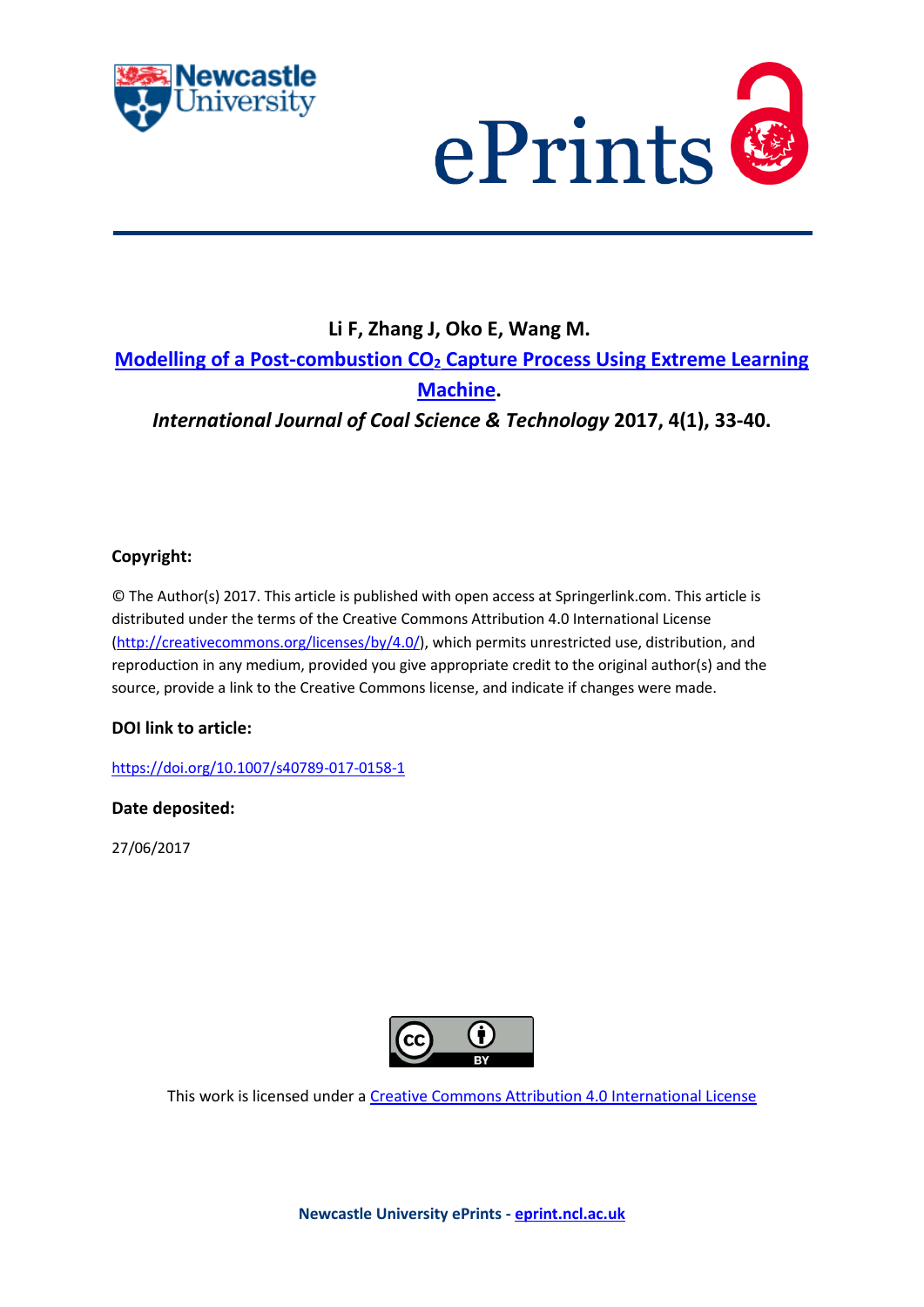

# <span id="page-1-0"></span>Modelling of a post-combustion  $CO<sub>2</sub>$  capture process using extreme learning machine

Fei  $Li^1 \cdot$  Jie Zhang<sup>1</sup> · Eni Oko<sup>2</sup> · Meihong Wang<sup>2</sup>

Received: 21 August 2016 / Revised: 13 January 2017 / Accepted: 13 February 2017 / Published online: 23 February 2017 © The Author(s) 2017. This article is published with open access at Springerlink.com

Abstract This paper presents modelling of a post-combustion  $CO<sub>2</sub>$  capture process using bootstrap aggregated extreme learning machine (ELM). ELM randomly assigns the weights between input and hidden layers and obtains the weights between the hidden layer and output layer using regression type approach in one step. This feature allows an ELM model being developed very quickly. This paper proposes using principal component regression to obtain the weights between the hidden and output layers to address the collinearity issue among hidden neuron outputs. Due to the weights between input and hidden layers are randomly assigned, ELM models could have variations in performance. This paper proposes combining multiple ELM models to enhance model prediction accuracy and reliability. To predict the  $CO<sub>2</sub>$  production rate and  $CO<sub>2</sub>$  capture level, eight parameters in the process were utilized as model input variables: inlet gas flow rate,  $CO<sub>2</sub>$ concentration in inlet flow gas, inlet gas temperature, inlet gas pressure, lean solvent flow rate, lean solvent temperature, lean loading and reboiler duty. The bootstrap re-sampling of training data was applied for building each single ELM and then the individual ELMs are stacked, thereby enhancing the model accuracy and reliability. The bootstrap aggregated extreme learning machine can provide fast learning speed and good generalization performance, which will be used to optimize the  $CO<sub>2</sub>$  capture process.

**Keywords**  $CO_2$  capture  $\cdot$  Neural networks  $\cdot$  Data-driven modelling  $\cdot$  Extreme learning machine

### 1 Introduction

Greenhouse emissions (GHE), mainly carbon dioxide  $(CO<sub>2</sub>)$ , is identified as the chief reason resulting in the global climate change, especially the global warming. The growing energy demand, due to rapid increasing population and development of industrialization, are directly linked to the increasing release of GHE. The target of a 50% reduction of  $CO<sub>2</sub>$  emission by 2050 comparing with the

 $\boxtimes$  Jie Zhang jie.zhang@newcastle.ac.uk

<sup>2</sup> Department of Chemical and Biological Engineering, University of Sheffield, Sheffield S1 3JD, UK

level in 1950 is set by the Intergovernmental Panel on Climate Change.

Carbon capture and storage (CCS) has been widely believed as an advanced technology to achieve  $CO<sub>2</sub>$  emission reduction, which captures, transports and stores  $CO<sub>2</sub>$ . There are three major types of technologies applied for CCS: postcombustion, pre-combustion and oxyfuel combustion. Among these various CCS technologies, post-combustion  $CO<sub>2</sub>$  capture (PCC) process is considered as the most convenient way to reduce  $CO<sub>2</sub>$  emission from coal fired power plants, as it can retrofit the exiting power plant and be integrated into new ones. However, PCC process will generate a large amount of energy penalty, which reduces the efficiency and effectiveness of the power plant. The energy requirement is strongly influenced by the operation conditions, equipment dimensions and capture target of PCC process. Therefore, it is necessary to apply process optimisation in order to enhance the efficiency of CCS systems.

School of Chemical Engineering and Advanced Materials, Newcastle University, Newcastle upon Tyne NE1 7RU, UK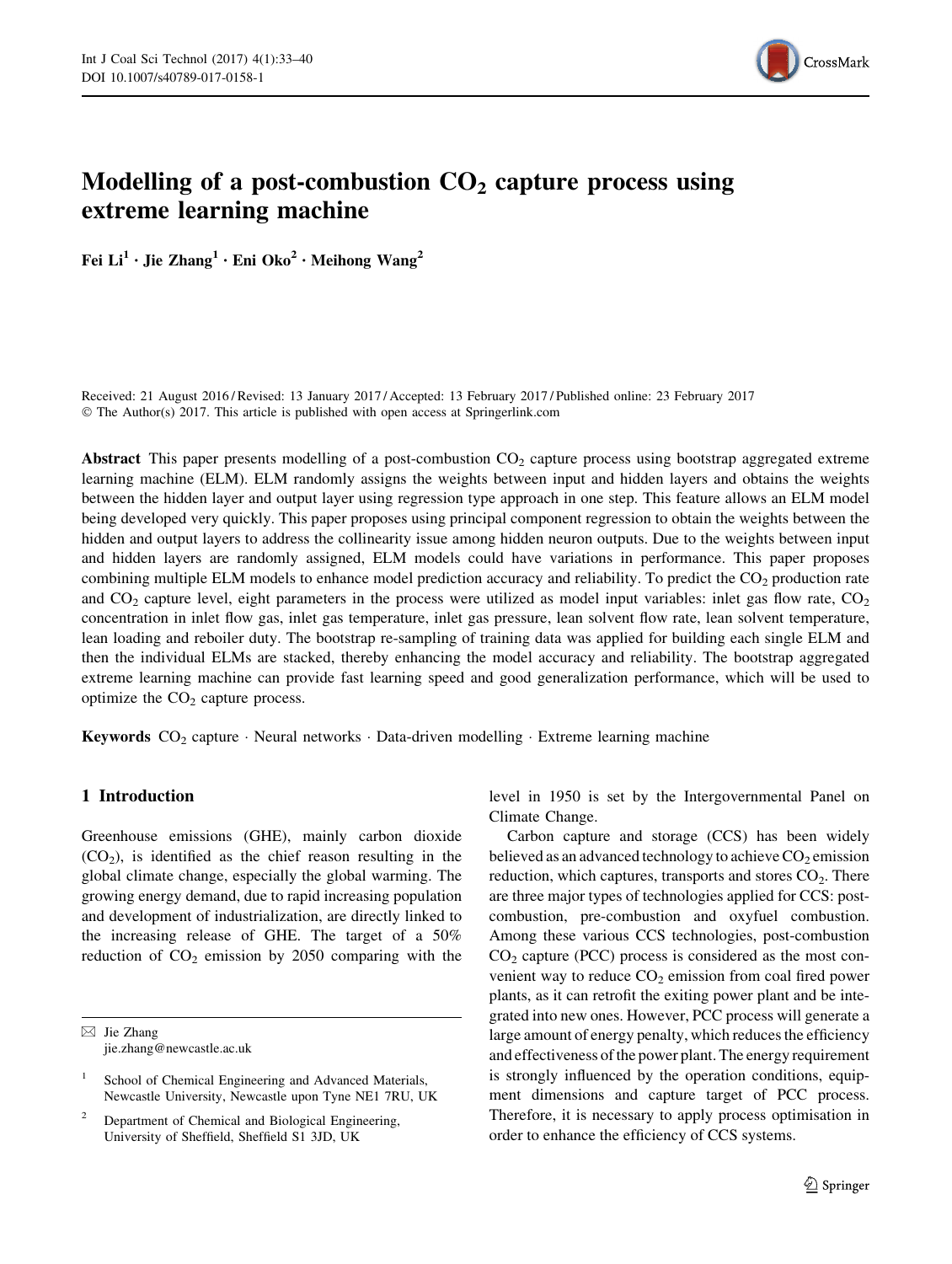In order to optimize the operation of post-combustion CO2 capture process, a reliable and accurate process model is necessary. In the past, researchers have proposed various kinds of modelling technologies, such as mechanistic models (Lawal et al. [2010](#page-8-0); Biliyok et al. [2012;](#page-8-0) Posch and Haider [2013;](#page-8-0) Cormos and Daraban [2015\)](#page-8-0) and data-driven models (Zhou et al. [2009,](#page-8-0) [2010](#page-8-0); Sipocz and Assadi [2011](#page-8-0)). However, some problems have been raised up by using the above mentioned methods. For instance, the development of mechanistic model is not only time consuming, but also needs a huge volume of knowledge of the underlying first principles of the process. It is also computationally very demanding when using a detailed mechanistic model in process optimisation. Statistic models can overcome these problems and are efficient in building data driven models, but they still have a few shortcomings. It is shown in that statistical model is unable to describe the nonlinear relationships that possibly exits among the parameters (Zhou et al. [2010](#page-8-0)). In this case, another advanced modelling method, artificial neural networks (ANNs), is proposed to address the above weakness. However, feedforward neural networks trained by the back propagation (BP) learning algorithm have some issues: firstly, the most appropriate learning rate is difficult to determine; secondly, the presence of local minima affects the modelling results; then, networks would possibly be over trained leading to poor generalization performance; lastly, it is also time-consuming when applying gradient based learning (Huang et al. [2006\)](#page-8-0).

Extreme learning machine (ELM) was proposed into address the issue of slow training in conventional feedforward neural networks (Huang et al. [2006](#page-8-0)). ELM is basically a single hidden layer feedforward neural network with randomly assigned weights between the input and hidden layers. The weights between the hidden and output layers are determined in a one-step regression type approach using generalised inverse. Thus, an ELM can be built very quickly. As the weights between the input and hidden layers are randomly assigned, correlations can exist among the hidden neuron outputs and variations in model performance can exist. This paper proposes using principal component regression (PCR) to obtain the weights between the hidden and output layers in order to overcome the correlation issue among hidden neuron outputs. This paper also proposes building multiple ELMs on bootstrap resampling replications of the original training data and then combining these ELMs in order to enhance model accuracy and reliability. The proposed method is applied to the dynamic model development of the whole post-combustion process plant.

This paper is structured as follows: Sect. 2 briefly presents post-combustion  $CO<sub>2</sub>$  capture process through chemical absorption. Extreme learning machine, a method for calculating output layer weights in ELM using PCR, and aggregating multiple ELM are given in Sect. [3.](#page-3-0) Application results and discussions are presented in Sect. [4](#page-5-0). Section [5](#page-1-0) draws some concluded remarks.

### $2 CO<sub>2</sub>$  capture process through chemical absorption

Figure 1 shows a typical post-combustion  $CO<sub>2</sub>$  capture process through chemical absorption. It consists of two major parts: an absorber and a stripper. In details, the flue gas from the power plant is pressured into the bottom of absorber and contacted counter-currently with lean MEA solution from the top side. The lean MEA solution will chemically absorb the  $CO<sub>2</sub>$  in flue gas, forming rich amine solution. The treated gas stream containing much lower  $CO<sub>2</sub>$  content is leaving from the top of absorber. Then the rich amine solution is pressured into the regenerator before preheating in the cross heat exchanger. In the stripper,  $CO<sub>2</sub>$ is separated from rich amine solution by the heat provided from the reboiler. The regenerated  $CO<sub>2</sub>$  is cooled in condenser and compressed for storage, and remaining solution (lean solution) is recycled to the cross heat exchanger to exchange heat with rich amine. The heat supplied in the reboiler, coming from the low pressure steam from power plant, is used to increase the temperature of solution, separate  $CO<sub>2</sub>$  from rich amine and vaporize the gas in stripper. This will result in a large energy consumption.

Two parameters are identified to affect the process performance:  $CO<sub>2</sub>$  capture level and  $CO<sub>2</sub>$  production rate.  $CO<sub>2</sub>$  capture level is the amount of  $CO<sub>2</sub>$  extracted from the



Fig. 1 Simplified process flow diagram of chemical absorption process for post-combustion capture plant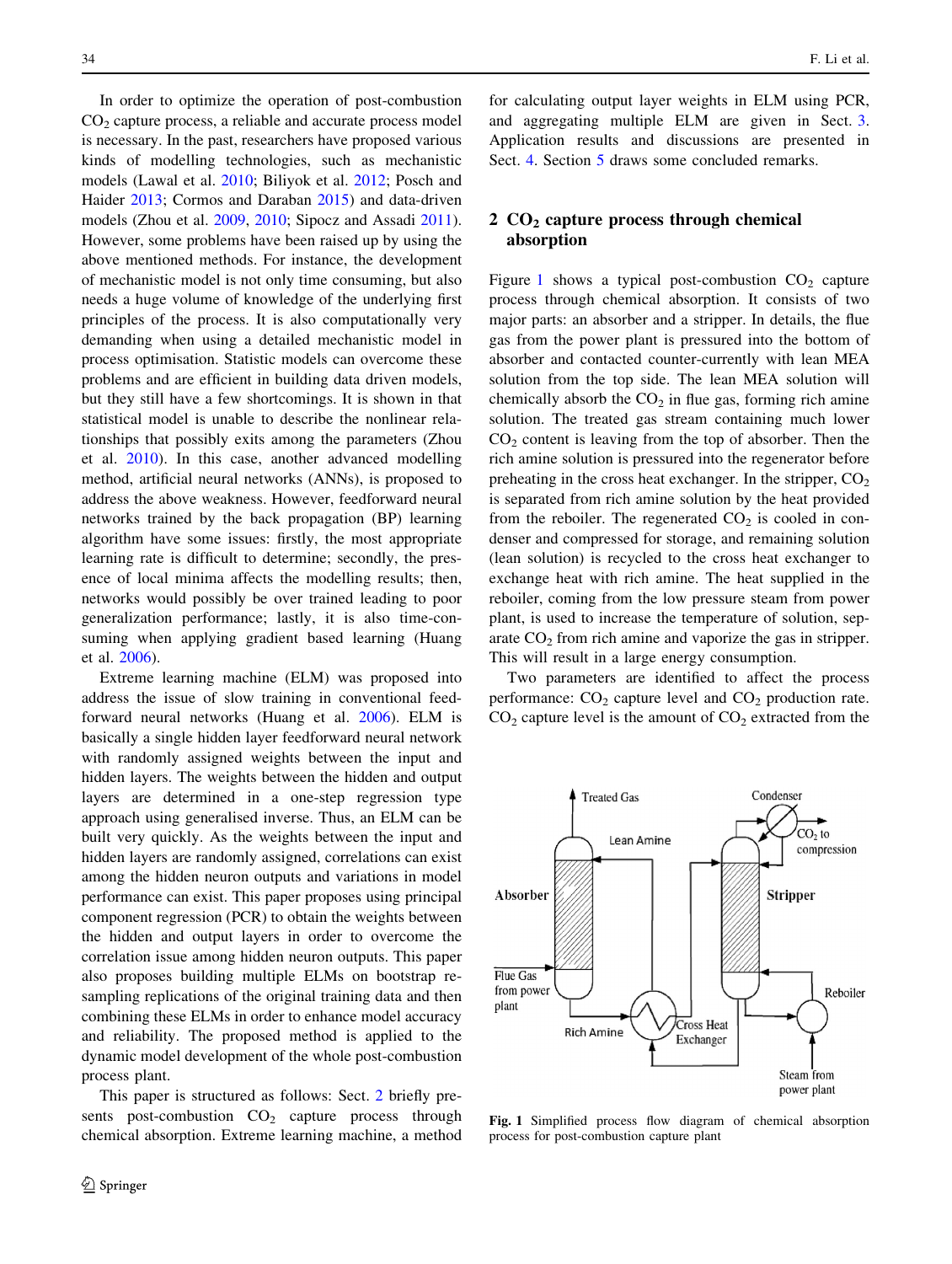<span id="page-3-0"></span>inlet flue gas in absorber column, which is calculated in Eq. (1).

$$
\eta_{\text{co}_2 \text{ capture}} = 1 - \frac{m_{\text{outlet co}_2} \times V_{\text{outlet gas}}}{m_{\text{inlet co}_2} \times V_{\text{inlet gas}}}
$$
(1)

where,  $m_{\text{outlet co_2}}$ ,  $V_{\text{outlet gas}}$ ,  $m_{\text{inlet co_2}}$  and  $V_{\text{inlet gas}}$  represent  $CO<sub>2</sub>$  mass fraction in gas out of absorber, gas flow rate out of absorber,  $CO<sub>2</sub>$  mass fraction in inlet flow gas of absorber, and inlet gas flow rate of absorber, respectively.

 $CO<sub>2</sub>$  production rate represents the amount of  $CO<sub>2</sub>$ captured after the condenser, which is an indicator for the whole process because it is not affected by a single component of the process. It is calculated as in Eq. (2):

$$
\partial_{\rm co_2} = \dot{m}_{\rm co_2} \times \tilde{v}_{\rm outlet\ gas} \tag{2}
$$

where  $\hat{\sigma}_{\text{co}}$ , is CO<sub>2</sub> production rate after the condenser,  $\dot{m}_{\text{co}_2}$ and  $\tilde{v}_{\text{outlet gas}}$  are  $CO_2$  mass fraction and gas flow rate of the outlet gas from stripper respectively.

#### 3 Bootstrap aggregated ELM

#### 3.1 Single hidden layer neural networks

Figure 2 shows the structure of a single hidden layer feedforward neural network (SLFN). For N arbitrary distinct samples  $(x_i, t_i)$ , where  $x = [x_{i1}, x_{i2}, \ldots, x_{in}]^T \in R^n$  is a vector of network inputs and  $t_i = [t_{i1}, t_{i2}, \dots, t_{im}]^T \in R^m$  is a vector of the target values of network outputs. The output of a standard SLFNs with  $\tilde{N}$  hidden nodes and activation function  $g(x)$  is shown in the following equation:

$$
o_j = \sum_{i=1}^{\tilde{N}} \beta_i g_i (w_i x_j + b_i), \quad j = 1, ..., N
$$
 (3)



Fig. 2 The structure of single hidden layer feedforward networks

where  $w_i = [w_{i1}, w_{i2}, \dots, w_{in}]^T$  is a vector of the weights between the *i*th hidden node and the input nodes,  $b_i$  is the bias of the *i*th hidden nodes,  $x_i$  is the *j*th input sample,  $o_j = [o_{j1}, o_{j2}, ..., o_{jm}]^T \in R^m$  is a vector of the SLFN output corresponding to the *j*th input sample,  $\beta_i \in R^m$  is a vector of the weight linking the ith hidden node and the output node. The output node is chosen to have linear activation function and the hidden layer neurons use the sigmoid activation function in this paper.

In theory, the standard SLFNs can approximate any continuous nonlinear functions with zero error, which means  $\sum_{j=1}^{\tilde{N}} ||o_j - t_j|| = 0$ . Specifically, there exits  $\beta_i$ ,  $w_i$ and  $b_i$  to make:

$$
\sum_{i=1}^{\tilde{N}} \beta_i g_i (w_i \cdot x_j + b_i) = t_j, \quad j = 1, ..., N
$$
 (4)

The above equation can be written as  $H\beta = T$ , where:

$$
H(w_1, \ldots, w_{\tilde{N}}, b_1, \ldots, b_{\tilde{N}}, x_1, \ldots, x_{\tilde{N}})
$$
\n
$$
= \begin{bmatrix}\ng(w_1 \cdot x_1 + b_1) & \cdots & g(w_{\tilde{N}} \cdot x_1 + b_{\tilde{N}}) \\
\vdots & \ddots & \vdots \\
g(w_1 \cdot x_N + b_1) & \cdots & g(w_{\tilde{N}} \cdot x_N + b_{\tilde{N}})\n\end{bmatrix}_{N \times \tilde{N}}
$$
\n
$$
\beta = \begin{bmatrix}\n\beta_1^T \\
\vdots \\
\beta_N^T\n\end{bmatrix}_{\tilde{N} \times m} \text{ and } T = \begin{bmatrix}\nf_1^T \\
\vdots \\
f_N^T\n\end{bmatrix}_{N \times m}
$$
\n(6)

In the above equations,  $H$  is called hidden layer output matrix of the neural network and the *i*th column of  $H$  is the ith hidden node output with respect to inputs  $x_1, x_2, ..., x_N$ . Training of SLFNs can be done through finding the minimum value of  $E = \min ||H_{N \times N} \beta_{N \times m} - T_{N \times m}||$ .

SLFNs are usually trained by gradient-based learning algorithms, such as BP algorithm, which typically need many iterations and are typically slow. The process of training is to search the minimum value of  $\|H_{N\times N}\beta_{N\times m}-T_{N\times m}\|$  by numerical optimisation methods. In this procedure, the parameters  $\theta = (\beta, w, b)$  is iteratively adjusted as below:

$$
\boldsymbol{\theta} = \boldsymbol{\theta}_{k-1} - \eta \frac{\partial E(\boldsymbol{\theta})}{\partial \boldsymbol{\theta}}
$$
\n(7)

where  $\eta$  is the learning rate. By using BP algorithm, the parameters are updated by error propagation from the output layer to the input layer.

#### 3.2 Bootstrap aggregated ELM

Huang et al. have proved that, if the activation function  $g(x)$  is infinitely differentiable in any interval and the number of hidden nodes is large enough, it is not necessary to adjust all the weighting parameters of the network (Huang et al. [2006](#page-8-0)). In other words, the weights and biases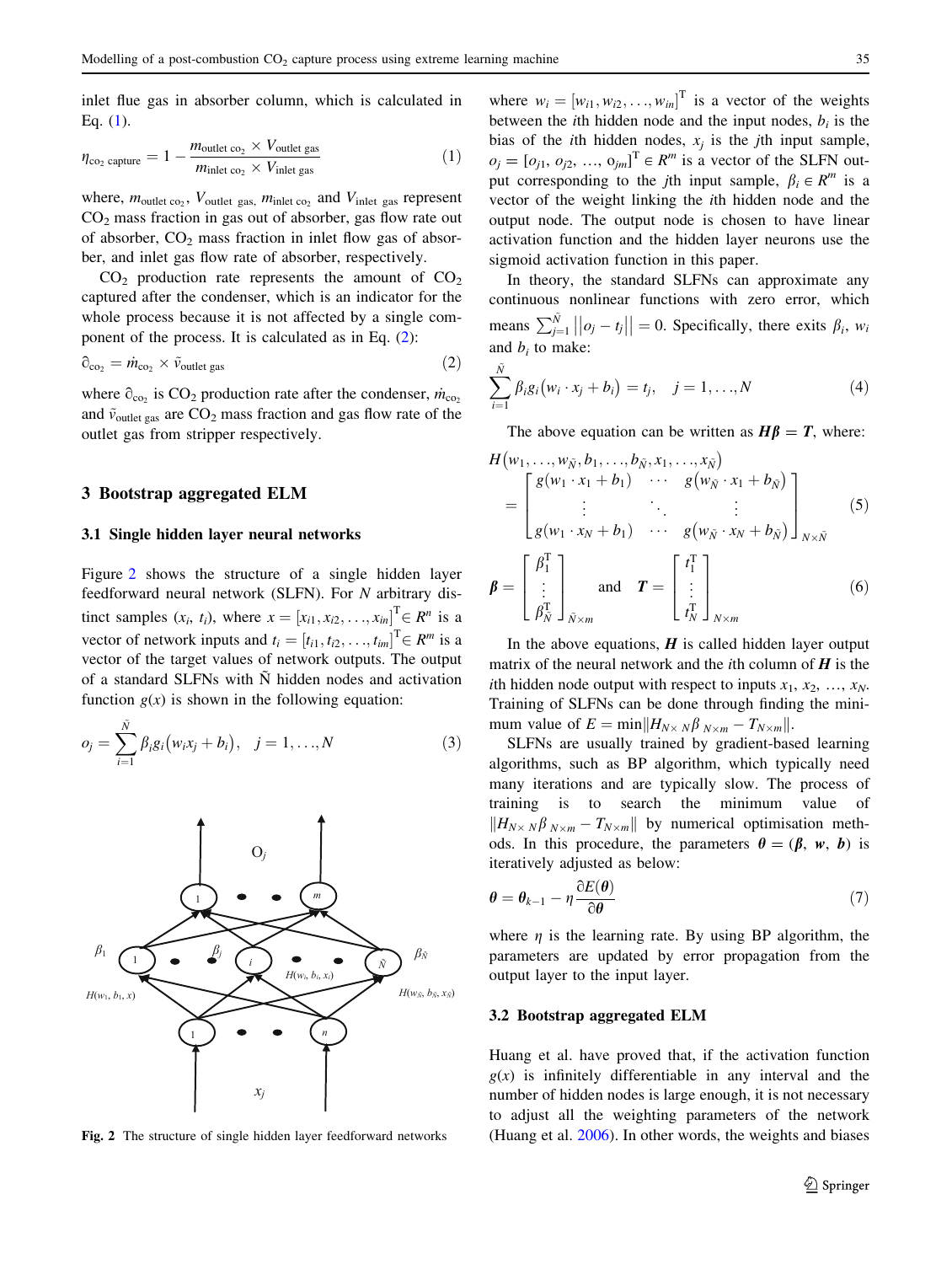between the input and hidden layers can be randomly chosen. In order to get good performance, the required number of hidden nodes is not more than the number of input samples. Huang et al. have used a method of finding a least square solution of the linear equation  $H\beta = T$  to obtain the weights between the hidden and output layers.

$$
\beta = H^{\dagger} T \tag{8}
$$

where  $H^{\dagger}$  is the generalised inverse of H.

However, as the hidden layer outputs can be collinear, the modelling performance would be poor by using least square solution to find the weights between the hidden and output layers. This would be especially true for ELM as they have randomly assigned hidden layer weights and typically large number of hidden neurons are required. This paper proposes using PCR to obtain the weights between the hidden and output layers to overcome the multicollinearity problems. Instead of regressing  $H$  and  $T$  directly, the principal components of  $H$  matrix are used as regressors.

The matrix  $H$  can be decomposed into the sum of a series of rank one matrices through principal component decomposition.

$$
H = u_1 p_1^T + u_2 p_2^T + \dots + u_N p_N^T
$$
 (9)

In the above equation,  $u_i$  and  $p_i$  are the *i*th score vector and loading vector respectively. The score vectors are orthogonal, likewise the loading vectors, in addition they are of unit length. The loading vector  $p_1$  defines the direction of the greatest variability and the score vector  $u_1$ , also known as the first principal component, represents the projection of each column of  $H$  onto  $p_1$ . The first principal component is thus that linear combination of the columns in  $H$  explaining the greatest amount of variability  $(u_1 = Hp_1)$ . The second principal component is that linear combination of the columns in  $H$  explaining the next greatest amount of variability  $(u_2 = Hp_2)$  subject to the condition that it is orthogonal to the first principal component. Principal components are arranged in decreasing order of variability explained. Since the columns in  $H$  are highly correlated, the first a few principal components can explain the majority of data variability in  $H$ .

$$
H = U_k P_k^T + E = \sum_{i=1}^k u_i p_i^T + E
$$
 (10)

where  $U_k = [u_1u_2 \dots u_k]$ ,  $P_k = [p_1p_2 \dots p_k]$ , k represents the number of principal components to retain, and  $E$  is a matrix of residuals of unfitted variation.

If the first  $k$  principal components can adequately represent the original data set  $H$ , then regression can be performed on the first  $k$  principal components. The model output is obtained as a linear combination of the first  $k$ principal components of  $H$  as

$$
\hat{\mathbf{T}} = \mathbf{U}_k \mathbf{w} = \mathbf{H} \mathbf{P}_k \mathbf{w} \tag{11}
$$

where  $w$  is a vector of model parameters in terms of principal components.

The least squares estimation of  $w$  is:

$$
\mathbf{w} = \left(\mathbf{U}_{k}^{\mathrm{T}}\mathbf{U}_{k}\right)^{-1}\mathbf{U}_{k}^{\mathrm{T}}\mathbf{T} = \left(\mathbf{P}_{k}^{\mathrm{T}}\mathbf{H}^{\mathrm{T}}\mathbf{H}\mathbf{P}_{k}\right)^{-1}\mathbf{P}_{k}^{\mathrm{T}}\mathbf{H}^{\mathrm{T}}\mathbf{T} \tag{12}
$$

The model parameters in Eq. (8) calculated through PCR are then given by the following equation:

$$
\beta = P_k w = P_k (P_k^T H^T H P_k)^{-1} P_k^T H^T T \qquad (13)
$$

The number of principal components,  $k$ , to be retained in the model is usually determined through cross-validation (Wold [1978\)](#page-8-0). The data set for building a model is partitioned into a training data set and a testing data set. PCR models with different numbers of principal components are developed on the training data and then tested on the testing data. The model with the smallest testing errors is then considered as having the most appropriate number of principal components.

As shown in (Zhang [1999](#page-8-0); Li et al. [2015\)](#page-8-0), combining several networks can improve the prediction accuracy on unseen data and give a better generalization performance. The bootstrap re-sampling replication of the original training data is used for training individual networks and the overall output of the aggregated neural networks is a weighted combination of the individual neural network outputs (Fig. 3).

Therefore, the procedure of building bootstrap aggregated ELM model can be summarized as follows:

Given an activation function  $g(x)$ , and number of hidden nodes  $\tilde{N}$ ,

Step 1: Apply bootstrap re-sampling to produce  $n$  (e.g.  $n = 50$ ) replications of the original training data set,  $(x_i, t_i)_1, ..., (x_i, t_i)_n, x_i \in R^n, t_i \in R^m, i = 1, ...,$ N



Fig. 3 A bootstrap aggregated neural network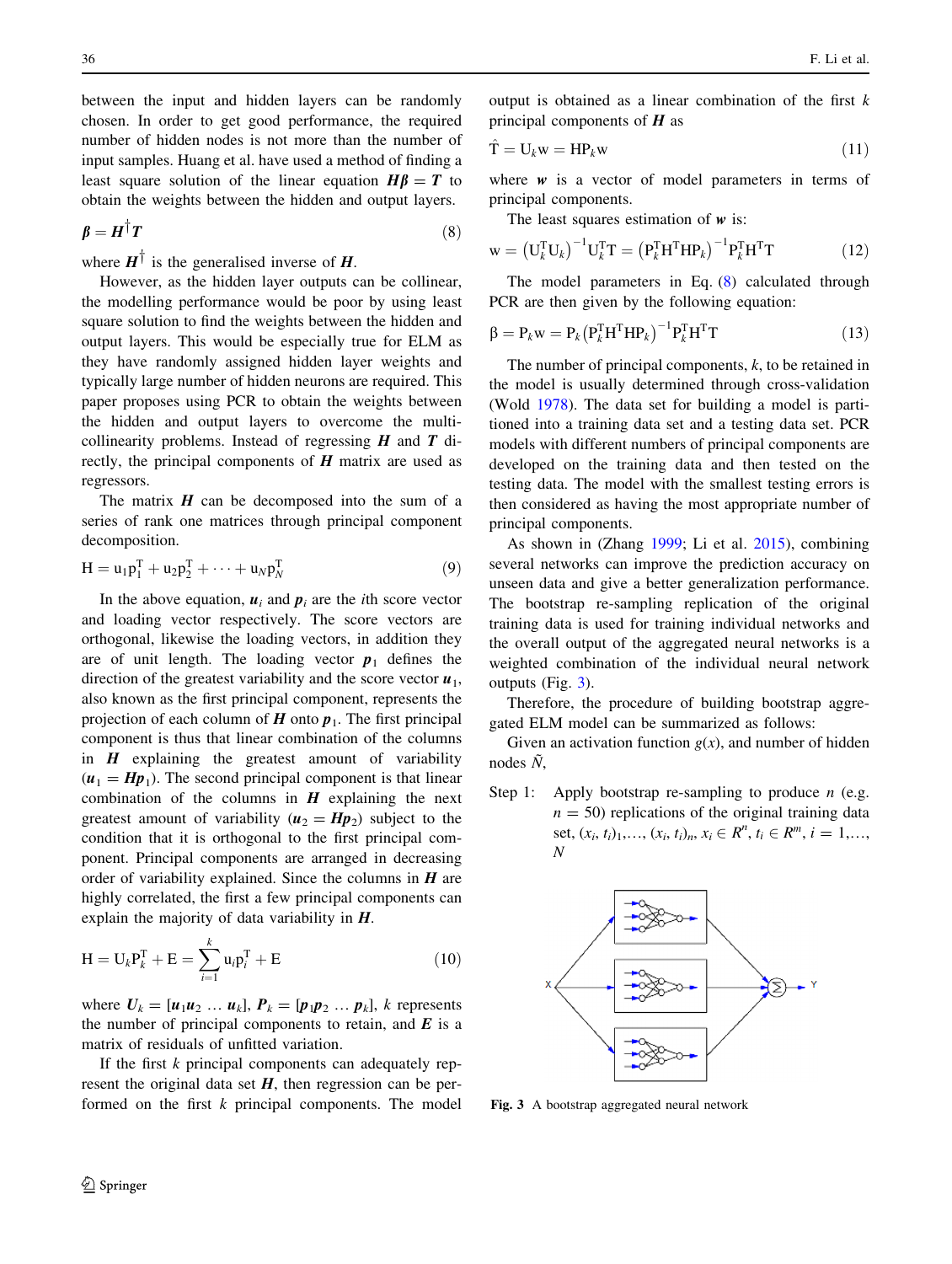| Learning algorithm                                 | Time $(CPU$ time) $(s)$ |                               | Training accuracy (MSE) | Validation accuracy |
|----------------------------------------------------|-------------------------|-------------------------------|-------------------------|---------------------|
|                                                    | Training time           | Verifying time<br>(2nd batch) |                         | (MSE)               |
| Bootstrap aggregated ELM (BA-ELM)                  | 163.4422                | 0.7176                        | 0.0488                  | 0.0441              |
| Bootstrap aggregated neural networks<br>$(BA-NNs)$ | 1726.4                  | 0.2964                        | 0.0219                  | 0.0771              |

<span id="page-5-0"></span>**Table 1** Performance comparison of BA-ELM and BA-NNs for  $CO<sub>2</sub>$  production rate

- Step 2: On each bootstrap replication of the original training data, build an ELM model:
	- Step 2(a): Randomly assign hidden layer weights  $w_i$  and bias  $b_i$ ,  $i = 1... N$ Step 2(b): Calculate the hidden layer output matrix  $H$ Step 2(c): Calculate the output weights  $\beta$  by
- Step 3: Combine the *n* (e.g.  $n = 50$ ) ELM models by averaging their predictions

**PCR** 

It has been suggested that, the model prediction confidence bounds can be calculated from individual predictions by using bootstrap aggregated neural networks (Zhang [1999;](#page-8-0) Li et al. [2015](#page-8-0)). The standard error of the ith predicted value is calculated as

$$
\sigma_e = \left\{ \frac{1}{n-1} \sum_{b=1}^n \left[ y(x_i; W^b) - y(x_i;)\right]^2 \right\}^{\frac{1}{2}}
$$
(14)

where  $y(x_i) = \sum_{b=1}^{n} y(x_i; W^b)/n$  and *n* is the number of neural networks. The 95% prediction confidence bounds can be calculated as  $y(x_i) \pm 1.96\sigma_e$ . It indicates a 95% confidence interval which will contain the true process output with a probability of 0.95. A narrower confidence bound is preferred as it indicates the associated model prediction is more reliable.

#### 4 Performance evaluation

The simulated dynamic process operation data in (Li et al. [2015\)](#page-8-0) were used to build data-driven models. The simulated data were generated from the mechanistic model implemented in gPROMS at University of Hull with a sampling time of 5 s. The data were divided into three groups: training data (56%), testing data (24%), and unseen validation data (20%). Furthermore, the constructed model used the input data of the second batch in which the lean solution flow rate has a step change, to verify its accuracy. To demonstrate the good performance of bootstrap aggregated ELM, its results are compared with those from (Li



Fig. 4 Dynamic model prediction of  $CO<sub>2</sub>$  production rate using BA-ELM (top) and BA-NNs (bottom)

et al. [2015](#page-8-0)). Before training, the data should be scaled to zero mean and unit variance. Both bootstrap aggregated neural network (BA-NNs) and BA-ELM models combine 30 neural networks. In addition, the numbers of hidden neurons used in BA-NNs and BA-ELM are selected within the range of 2–20 and 40–100 respectively. All models with the number of hidden neurons in the above ranges are developed and tested on the testing data. The models give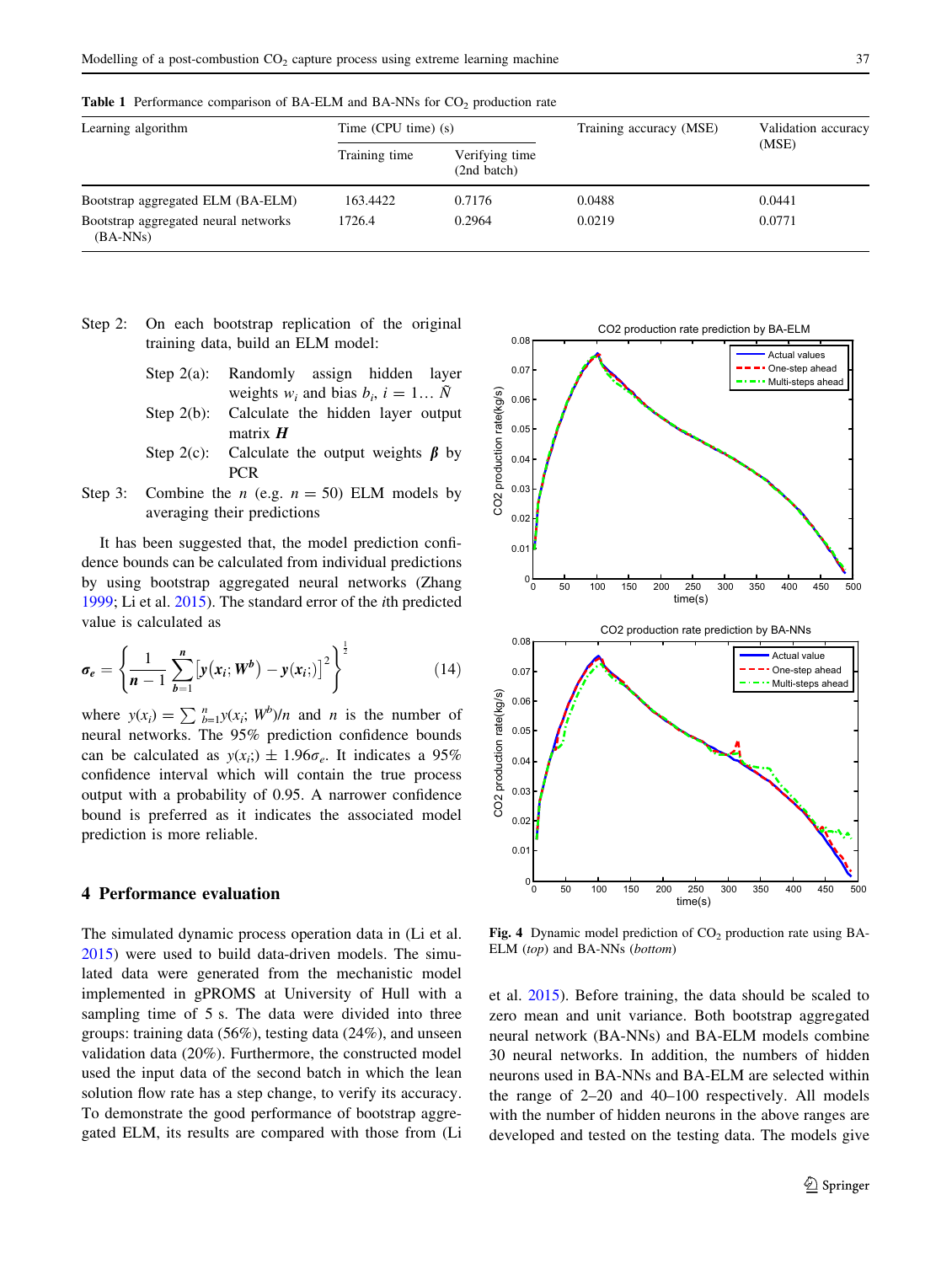<span id="page-6-0"></span>

Fig. 5 MSE of  $CO<sub>2</sub>$  production rate for individual ELM models



Fig. 6 MSE of  $CO<sub>2</sub>$  production rate for bootstrap aggregated ELM

the smallest mean squared errors (MSE) are considered as having the appropriate number of hidden neurons. The reason for ELM having more hidden neurons is due to the random nature of hidden layer weights in ELM and small number of hidden neurons would usually not be able to provide adequate function representation. The form of the dynamic model is shown in Eq. (15).

$$
y(t) = f(y(t-1), u_1(t-1), u_2(t-1), \dots, u_8(t-1))
$$
\n(15)

where y represents  $CO<sub>2</sub>$  capture level or  $CO<sub>2</sub>$  production rate,  $u_1$  to  $u_8$  are, respectively, inlet gas flow rate,  $CO_2$ concentration in inlet flue gas, inlet gas temperature, inlet gas pressure, MEA circulation rate, lean loading, lean solution temperature, and reboiler temperature. Equation (15) represents a first order nonlinear dynamic model which is of the lowest order. For practical applications, model of the least complexity is generally preferred. If the low order nonlinear dynamic model could not give



Fig. 7 Dynamic model prediction of  $CO<sub>2</sub>$  capture level using BA-ELM (top) and BA-NNs (bottom)

satisfactory performance, then higher order nonlinear dynamic models should be considered.

When developing the two different models, it is clearly seen that BA-ELM model is very simple because its training only needs one iteration. The performance comparison of the bootstrap aggregated neural networks and bootstrap aggregated ELM is shown in Table [1.](#page-5-0) The training CPU time of BA-ELM is about nine times lower than that of BA-NNs. The short training time of BA-ELM is due to the fact that each individual ELM is trained in one step without the need of gradient based iterative training. The verification time of BA-ELM is longer than that of BA-NN as the individual ELMs have more hidden neurons than the individual networks in BA-NN. The MSE value on the unseen validation data from BA-NNs is higher than that from BA-ELM. This could be due to the training of some neural networks in BA-NN might have been trapped in local minima or over fitted the noise. The results given in Table [1](#page-5-0) demonstrate that BA-ELM is able to train faster and perform better than BA-NNs. The performance of onestep ahead predictions and multi-step ahead predictions of  $CO<sub>2</sub>$  production rate in BA-ELM and BA-NNs is indicated in Fig. [4](#page-5-0). Clearly, the prediction using BA-ELM model is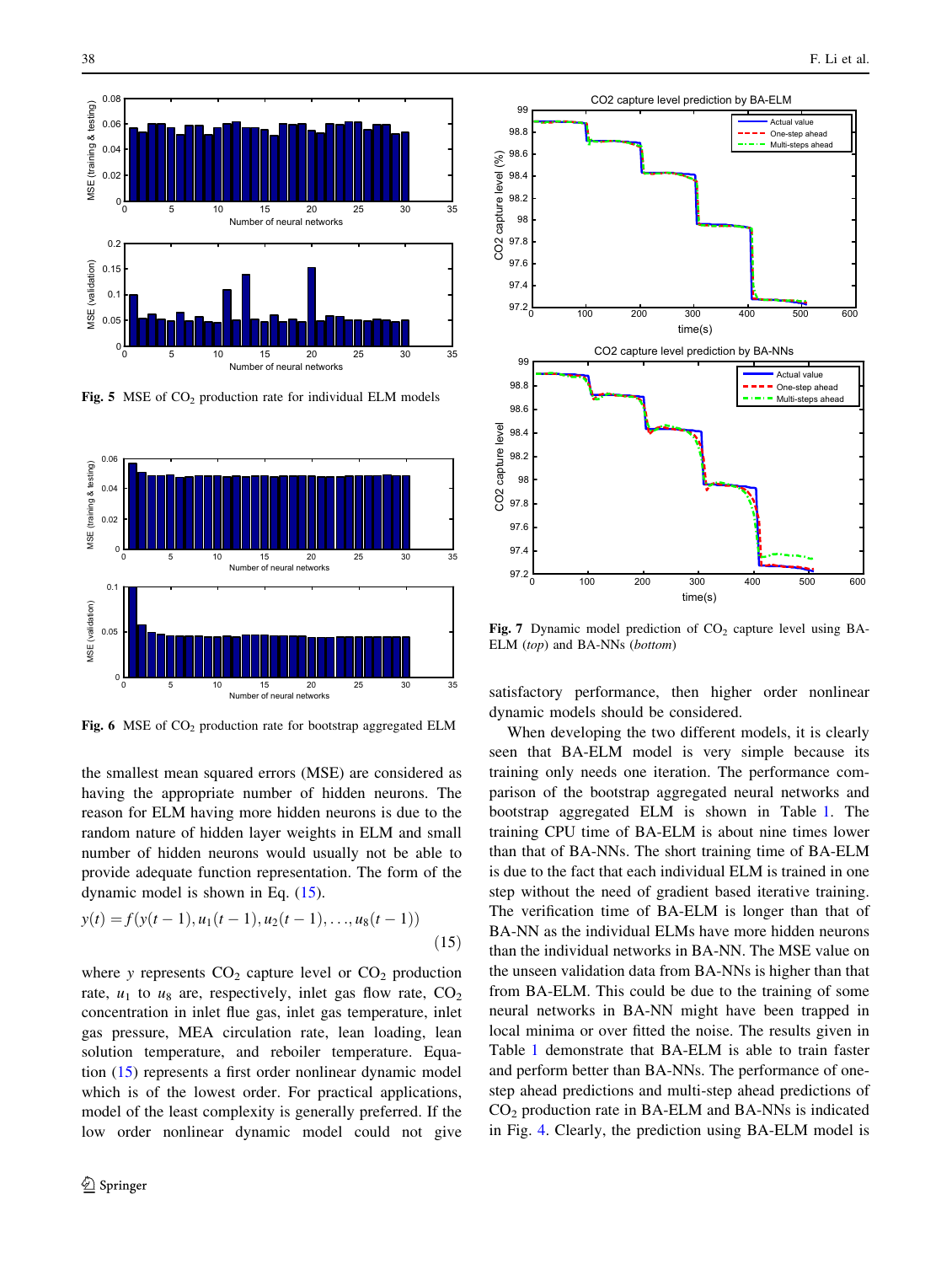| Learning algorithm                                 | Time $(CPU$ time) $(s)$ |                               | Training accuracy (MSE) | Validation accuracy |
|----------------------------------------------------|-------------------------|-------------------------------|-------------------------|---------------------|
|                                                    | Training time           | Verifying time<br>(2nd batch) |                         | (MSE)               |
| Bootstrap aggregated ELM (BA-ELM)                  | 292.8919                | 0.8112                        | 0.0034                  | 0.00043             |
| Bootstrap aggregated neural networks<br>$(BA-NNs)$ | 1902.1                  | 0.5148                        | 0.0030                  | 0.0015              |

Table 2 Performance comparison of BA-ELM and BA-NNs for  $CO<sub>2</sub>$  capture level

much better than that using BA-NNs model, especially after 92 steps for the long range prediction.

The MSE values of  $CO<sub>2</sub>$  production rate for individual ELM models can be seen in Fig. [5.](#page-6-0) The performance on the unseen validation data is not in accordance with that on the training and testing data. For instance, the prediction on the unseen validation data by the 20th ELM is the worst, however, its performance on the training and testing data is better than many of the individual ELM models. This clearly demonstrates that single network has non-robust nature. Nevertheless, when several individual networks are combined together to build the model, the weakness can be addressed easily. Figure [6](#page-6-0) indicates the MSE values on model building data by aggregating different numbers of ELM models. The first bar in Fig. [6](#page-6-0) represents the first individual ELM model shown in Fig. [5,](#page-6-0) the second bar represents the combination of the first two individual ELM models, and the last bar represents combining all the individual ELM models. Look into the trends of top and bottom plots in Fig. [6,](#page-6-0) the prediction performance of bootstrap aggregated ELM on the unseen validation data is consistent with that on the training and testing data. In other words, combining several ELM models is able to get more accurate predictions on the training and testing data, as well as on the unseen validation data, than single ELM models. Furthermore, the MSE values in Fig. [6](#page-6-0) indicates that, the aggregated ELM model provides more accurate predictions than single ELM models, when comparing with the MSE values in Fig. [5.](#page-6-0)

Figure [7](#page-6-0) shows the performance comparison of onestep-ahead predictions and multi-step-ahead predictions of  $CO<sub>2</sub>$  capture level using BA-ELM and BA-NNs models. It is clear seen from the bottom graph both one-step-ahead predictions and multi-step-ahead predictions from BA-NN are reasonably accurate though some errors are observable, but the long range predictions (green line) are not accurate after 82 steps (410 s). However, in the top graph, the accurate one-step-ahead predictions and multi-step-ahead predictions from BA-ELM are very encouraging, indicating that the model has captured the underlying dynamics of the process. Such accurate long range predictions can be further used for model predictive control and real-time optimisation applications.

The performance comparison of the bootstrap aggregated neural networks and bootstrap aggregated ELM for  $CO<sub>2</sub>$  capture level is shown in Table 2. The training CPU time of BA-ELM is six times lower than that of BA-NN, while its verifying CPU time is a little bit longer than the latter one. This is because each network in the BA-ELM has more hidden neurons than each network in BA-NN. Looking into the comparison of the accuracy, the mean squared error (MSE) values on training data in both models are almost same, while the MSE value of BA-ELM on validation data is three times lower than that of BA-NNs. This shows that BA-ELM has a faster training speed and better generalization performance than BA-NNs, which has been proved in Huang et al. ([2006](#page-8-0)). The faster training speed of BA-ELM is due to the ELMs are trained in a onestep procedure without the need of gradient based iterative procedure.

#### 5 Conclusions

The BA-ELMs is demonstrated as a powerful tool to model the post-combustion  $CO<sub>2</sub>$  process, which can be trained much faster and is more accurate than the BA-NNs models. It gives a good generalization performance on unseen data, because the aggregation of multiple ELM can make the model avoid being trapped into local minima and overfitting problems. As ELM can be trained very quickly without iterative network weight updating, aggregating multiple ELMs does not pose any computational issues in model development. The model will be used to optimize the  $CO<sub>2</sub>$  capture process in the future. The model prediction confidence bounds provided by the BA-ELM can be incorporated in the optimisation objective function to enhance the reliability of the optimisation (Zhang [2004](#page-8-0)). Nevertheless, the BA-ELM still exits some problems. For instance, the number of hidden neurons is quite large, which may increase the model computation burden in